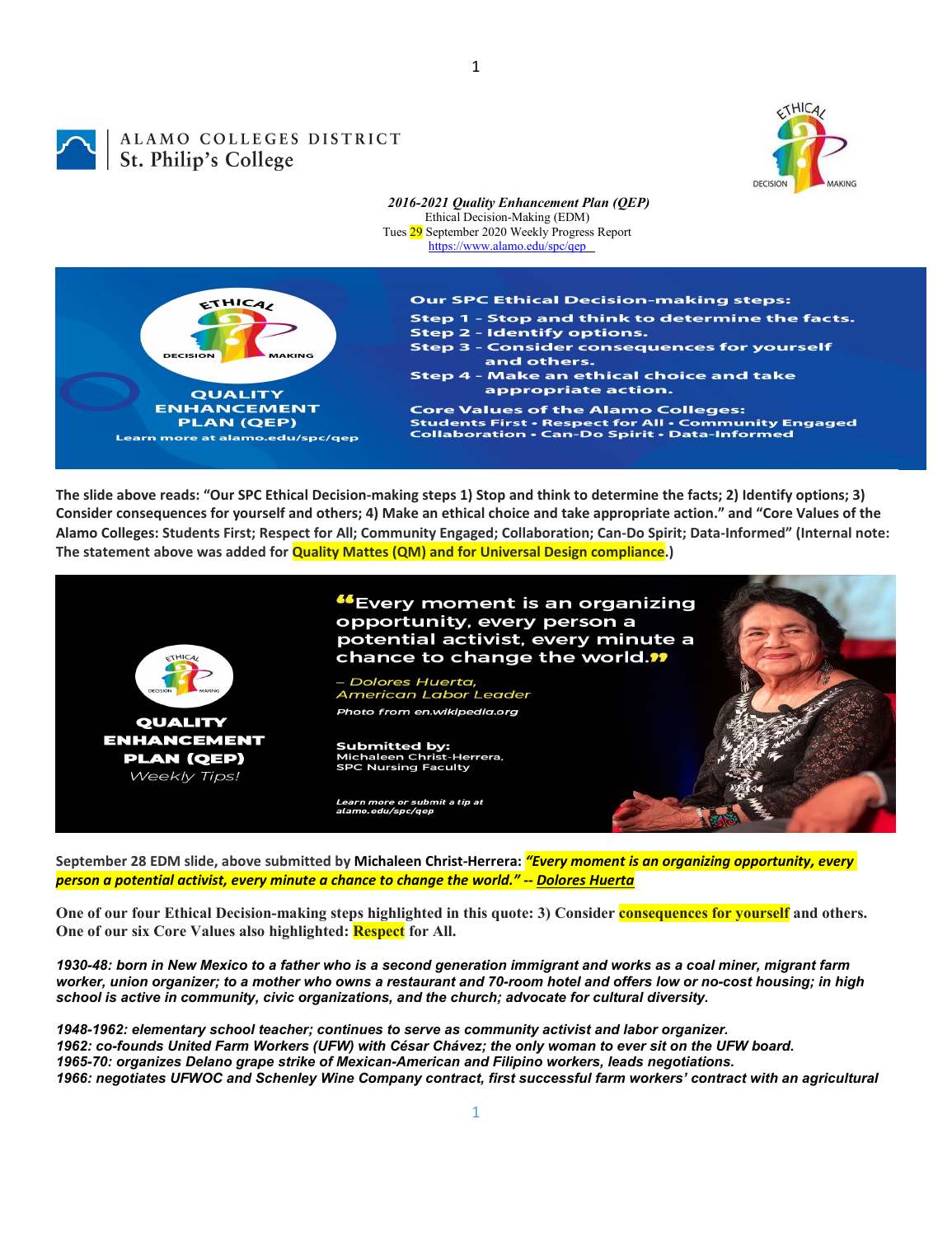*enterprise.* 

*1988: is severely beaten during non-violent civil disobedience demonstration; several ribs broken, spleen had to be removed. Donates proceeds of settlement.*

*1993: is inducted into National Women's Hall of Fame. 1998: receives Eleanor Roosevelt Award for Human Rights. 2002: founds and becomes president of the Dolores Huerta Foundation. 2012: receives Presidential Medal of Freedom[. https://en.wikipedia.org/wiki/Dolores\\_Huerta](https://en.wikipedia.org/wiki/Dolores_Huerta)* 

*Originator of the phrase "Sí, se puede" 2018: April 10 designated Dolores Huerta Day in California; 2019: in Washington state. Subject of corridos and murals;<https://www.youtube.com/watch?v=xpNciMqvFos>*

Hispanic Heritage Month (HHM) <https://hispanicheritagemonth.gov/>

**Student engagement:** *What Would You Do* **scenarios. Dr. Angela McPherson Williams (Dr. Mac), Director of Student Success and the Department of Student Life.**

**Faculty and Staff Professional Development: Arts & Sciences Division Best Practices, Friday 25 September, 9 am. 105 participants. David Kisel, Dr. Manzo. Community Awareness: Early Childhood and Family Studies orientations, noon and 1 pm, Wednesday 30 September.**

**Assessment: Online QEP constituent survey created. Dr. Melissa Guerrero, Director of Institutional Research. 25 respondents.**

**Faculty and Staff Professional Development: 2020 Fall Two-Year Ethics Bowl preparations: 1) synchronously, and 2) asynchronously. Cases 4, 5, 6, 7, and 15 eliminated from the competition.**

**Assessment: Online QEP event survey created. Dr. Melissa Guerrero, Director of Institutional Research. 15 respondents.** <https://survey.alamo.edu/Survey.aspx?s=439c10d5fbe14e7cafe541f73aba507b>

**Assessment: 2019 Personal & Social Responsibility Inventory-I: Fri 8/23-Fri 9/20; 1157 completed. 2020: Fri 8/21-Fri 9/18. Extended to Fri 10/2. Completed surveys: Mon 8/31: 460; Fri 9/11: 642; Thurs 9/17: 705; Thurs 9/24: 798. Mon 9/28: 857.**

**2019 Personal & Social Responsibility Inventory-I, post-Test. 2019: Mon 18 November-Fri 13 December. 2020: Mon 9 November to Fri 11 December. Comment: starts earlier than in 2019 Fall.**

**Assessment Publicity: Email sent directly to students regarding PSRI-I survey; TigerPRESS to also announce PSRI-I; PSRI-I poster. Liz Castillo, Johnny Rodriguez, Alexa Saavedra, Larry Lopez.** 

**Upcoming Tasks, Events, and Initiatives**

**Assessment: SACSCOC Five-year QEP Impact report meeting, Monday 14 September, Dr. Melissa Guerrero, Director of Institutional Research; Jeffrey French, Project Manager; David Kisel; Dr. Manzo; Liz Castillo. Updated** *WWYD* **data through Summer II received.**  <https://sacscoc.org/app/uploads/2019/09/Process-review-of-QEP-Impact-Rpt.pdf>